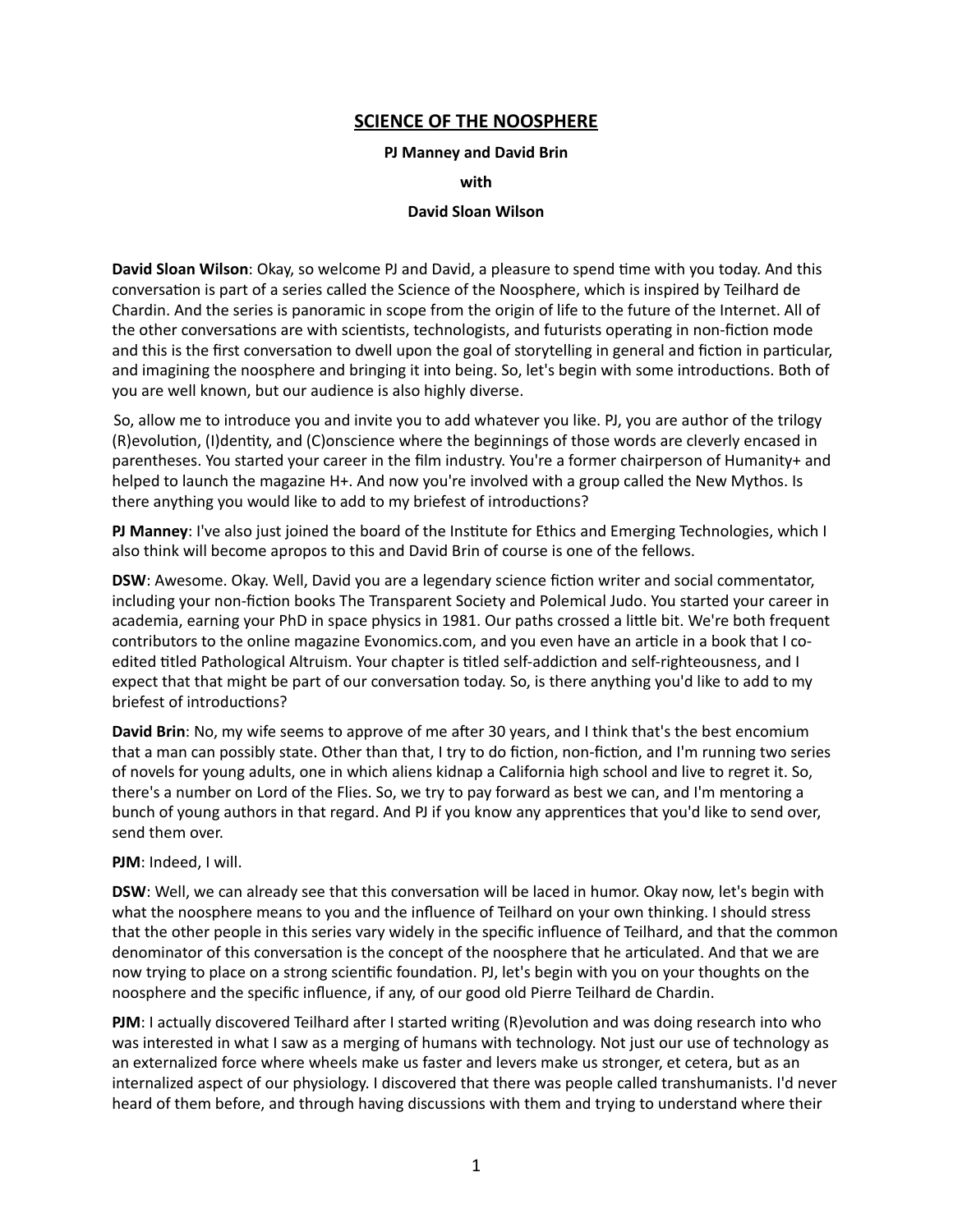points of view were, they had mentioned Teilhard. So, I started reading, and it was one of those things where for me the intuitions I had finally had a voice and a perspective that I would not have had.

 I am not Roman Catholic. I'm not a priest. I'm not a paleontologist, so it was a really wonderful insight into a deep philosophical train of thought. That's why I want to continue exploring it because I think one of the things we will discuss later is the New Mythos, I think that his ideas are such a powerful myth that we can use to tell stories. And I don't use myth in a pejorative sense. I use it in a constructive, how do we tell stories? Where are the underpinnings that touch us at our deepest parts?

**DSW**: Great. And how about a little more of the noosphere PJ? With or without Teilhard, what does the noosphere mean to you?

**PJM**: For the noosphere, for me again, it was one of those weird intuitive connections that he actually gave a name to. Ironically, I'd written a scene in (R)evolution before I had really gone in depth into the noosphere, where my character Peter Bernhardt notices the wires above San Francisco. And it's not just the cable car wires, but all the wires and this integration of a world above him that he now has access to because he himself has become connected to the Internet. And to me, the noosphere was something that has been developing for quite some time. It's not a new thing.

 I understood its existence before it had a name, and what I love about having a framework that now preexists is that we can have more conversations about it. This idea that the merging of human communication and human thought through technological means, we're swimming in it. And I think that there's an interesting aspect to humanity right now in that we are swimming in it. And like fish, we don't know we are in water already.

**DSW**: Okay. How about you David? Teilhard and the noosphere.

**DB**: One of the things that I specialize in is trying to put things in context, and one of the contexts that Teilhard lived in was the growing awareness that human interconnectivity was going to leverage human knowledge. Roughly about that time, maybe a little bit later after him, there was something that was well known to most science fiction people a generation or two ago, but no longer, J.D. Bernal's very influential essay, The World, the Flesh and the Devil, which really hit the intelligentsia really hard in the 1920s and was done as an essay. And yet, it was recognized as a great science fiction story because it talked about humans becoming parts of communities that in effect then had the cellular structure of a living cell, especially space colonies.

Now, pay no attention to the movie that bought the rights to that title. That's a pretty good movie, but absolutely it has nothing to do with it, but it's well worth looking at Bernal's essay as an example of the way people were thinking in those days. H.G. wells as well was moving along such thoughts, but when the noosphere really had its biggest influence was after the atomic bomb when a large number of thinkers were saying there's no way that the knighted, nasty, brutish cavemen could ever navigate this future without destroying ourselves.

 The arguments between Oppenheimer and Teller. Who would have imagined that the mad Hungarian would turn out to be right, that human institutions leveraged by fear of this new device would decide to do things differently than they ever did things in the history of the species before. Teller said the famous line, "This time is different." And whenever anybody says that, you put your hand on your wallet and yet Teller turned out to be right. This time was different, and we grew up more just barely enough as individuals, as members of an enlightenment society. Now, there are a lot of science fiction authors who still inveigh against this.

Orson Scott Card is the greatest propagandist, a brilliant, brilliant writer, greatest propagandist against the western enlightenment and in favor of return to demigods and ruled by feudalism, but the main point in science fiction where this all came to roost was Arthur C. Clarke, Isaac Asimov, a number of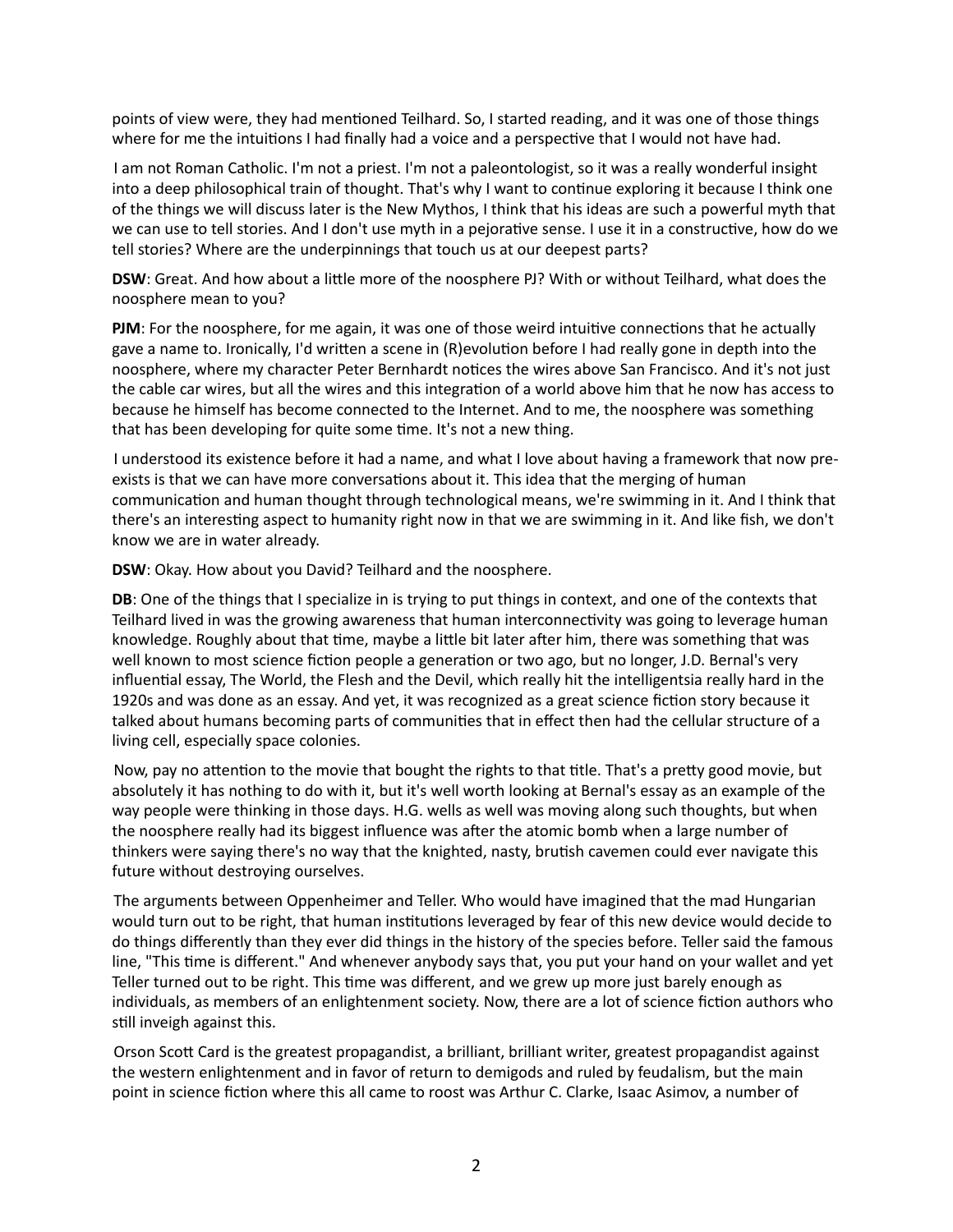others who wrote stories that despaired of human wisdom and therefore, the solution was to subsume ourselves into a macro god-like connected single, unitary organism. Asimov called it Gaia, Galaxia in his Foundation novels and by the way, I finished Isaac's science fiction series, Foundation and Robot series with the approval of the estate tying together all his loose ends.

Arthur C. Clarke, Childhood's End.

So many others from that era took the attitude that we had to subsume ourselves, because no way a society based on individualism would work. I wrote an answer to that in my novel Earth, and we could discuss that because it just ain't necessarily so. We can have the noosphere without surrendering our individuality. David.

**DSW**: Yeah, I just wanted to add that the concept of society as an organism goes all the way back to antiquity. That's an ancient idea. Aristotle, Hobbes, it suffuses religious thought. And I mean it predates individualism by a long way. So, the idea that society needs to in some sense function as an organism in its own right and in another sense must respect individual rights and freedoms, is something that Teilhard got. He has a whole section on the value of the individual as that pearl beyond price. The idea that whatever we're reaching for with the noosphere really cannot just subsume individuals into some superorganism. It has to be a different kind of superorganism. That I think becomes clear from Teilhard.

 And I know that David, you speak for that is as well. So it's not surprising with or without Teilhard and with or without the noosphere, that the idea of the superorganism is going to loom large in science fiction, as it has all the way back to the Greeks and before recorded thought, no doubt. Don't you think? Do you have any comments on that, either one of you?

**PJM**: I think the problem with thinking about the superorganism is that people have difficulties with frames of context and reference. They think of themselves as an individual. They don't think of themselves as a superorganism, of course which we are. We are superorganisms of superorganisms and as each of these frames expands who you include within the frame of context, I really love using the Eames' Powers of Ten film to visualize this. And yes, it's about exponential change, but really I like to use it as a tool to expand our concept of who's included within the frame and what choices we would make within that frame.

 And we are not just individuals and ourselves clusters of superorganisms, but we are in community, we are part of nations, we are part of a globe, we are part of a universe. And at each one of these larger frames, we need to adjust how we see ourselves in it and realize that simultaneously, we're in each of these frames. And I think that's a problem that people have with this notion. Transhumanist critics love to say, "Oh, we're becoming part of the borg." No, we're not. We have always been in community. We have always been in communication. The difference now is that we're in community and communication with ever larger groups of people. So, our circles of empathy have to expand, our circles of communication have to expand.

And we're doing it already, that's the irony. This notion of being part of a superorganism is again, we're the fish in the water. We are part of the superorganism and the idea that we're not is simply a limit of imagination.

**DB**: Yeah, I agree with everything PJ said if I may. I think that one of the problems is that people tend to forget that all the way back to Thucydides when Pericles led the first experiment in an alternative to feudalism, 99% of our ancestors lived under brutal pyramids of power enforced by strong males with one objective, and that was to ensure the reproductive rights monopolies of their sons who never earned anything. We see this barging at the door right now, trying to reclaim control over human society. Orson Scott Card is a major propagandist for that and to try to return to this, and this is viewed, this pyramid of power is often portrayed as being a healthy organic thing, because the organism needs a brain and the brain is the priests and the barons and the kings at the top. Who else? Who else are you going to have?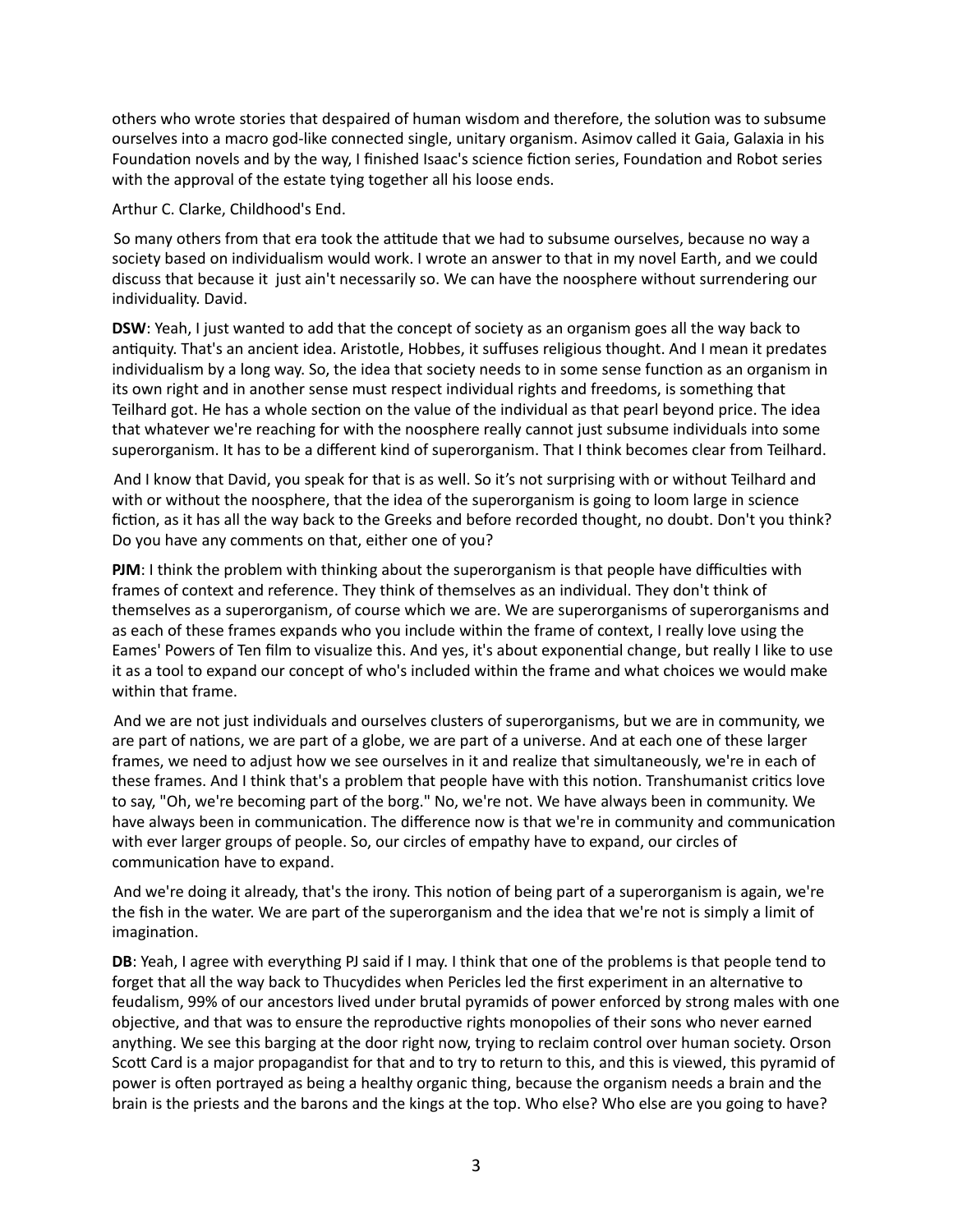Well, the enlightenment experiments starting with Pericles and then Locke and Adam Smith helping toand Paine—helping to rationalize this enlightenment experiment which flattened it out into a diamond with a confident middle class, whose children can all in theory and increasingly so with each generation compete fairly. And that's the keyword that's missing from a lot of these noosphere concepts, and that is competition. In nature, you have level after level.

 James Grier Miller's living systems theory showed this extremely well. David's aware of that, and that is that at every level of life, there are these basic interactions inside your living cells, organelles apparently compete with each other to gain status as the most important communication organelles. The result is a cell that when viewed from the outside seems an utterly cooperative entity. A fetus when it's growing in its mother's womb, and I talk about this in my novel Earth, the proto neurons compete with each other in fierce ecologies within the skull.

**DSW**: Neural Darwinism it's called.

**DB**: Exactly. The result is something that is unitary in the sense that it moves towards a common goal. In nature, the animals that compete with each other appear to be individually ferocious and yet a healthy ecosystem derives a larger cooperation out of this, the circle of life. What we have found is that the right and the left, both are right and they're both wrong. The left tends to hold in suspicion the word competition, which is the fundamental creative force of the universe. The right holds in suspicion regulation of competition to keep it from being toxic, because we're new at this level. When in fact regulated competition is what Adam Smith spoke of, and it's the only thing that ever worked and its track record is better than anything else.

And that's how you get a competitive society individual by individual, but a society that overall has been vastly more successful than all others combined.

**DSW**: Okay. Well, now I'm all primed and ready to go here for this conversation. Love what you all said. And of course, it's what the series is all about, but what I find if I could just take my turn here for a second, in all the other conversations and basically in all my interactions, this is in the world of nonfiction science and non-fiction is that the best of our current scientific knowledge about all of these matters is quite recently derived. I often say that for most of the 20th century, the study of evolution was confined to genetic evolution and had little to say about such things as human cultural evolution and so on.

Let me just recount some of the things that some of the other conversations we've had in this series, which covers such thing as human origins and human history. People such as Peter Turchin which I know PJ you're already familiar with, and David, I'm glad to see that you're nodding your heads. So, here's a very capsule version of what we know from human origins to the present. And of course, this is right in the spirit of Teilhard and the noosphere. Point one, human origins is very much a major evolutionary transition. The first human, societies, small-scale human societies were already superorganisms. They were highly cooperative, much more cooperative than their ape ancestors, and that was thanks to social control and regulation.

Basically, the bully wins. Chimp society is a despotic society and in order for an egalitarian society to take place, there must be the means to basically resist bullying. And that was the transition that took place in the origin of our species, and we became so cooperative that we became mentally cooperative in addition to physically cooperative. If you look at all of the mental facilities, decision making, perception, memory, all of these are much more group level properties, from the very beginning, than people have appreciated. But of course, only at a small scale. And then following Peter Turchin, we learned that. So it looks like despotic primate society to egalitarian human society, and then with the advent of agriculture, despotic human society, pretty much David what you recounted. And then thanks to between-group competition, so David you're properly emphasizing there's always competition. Whenever cultural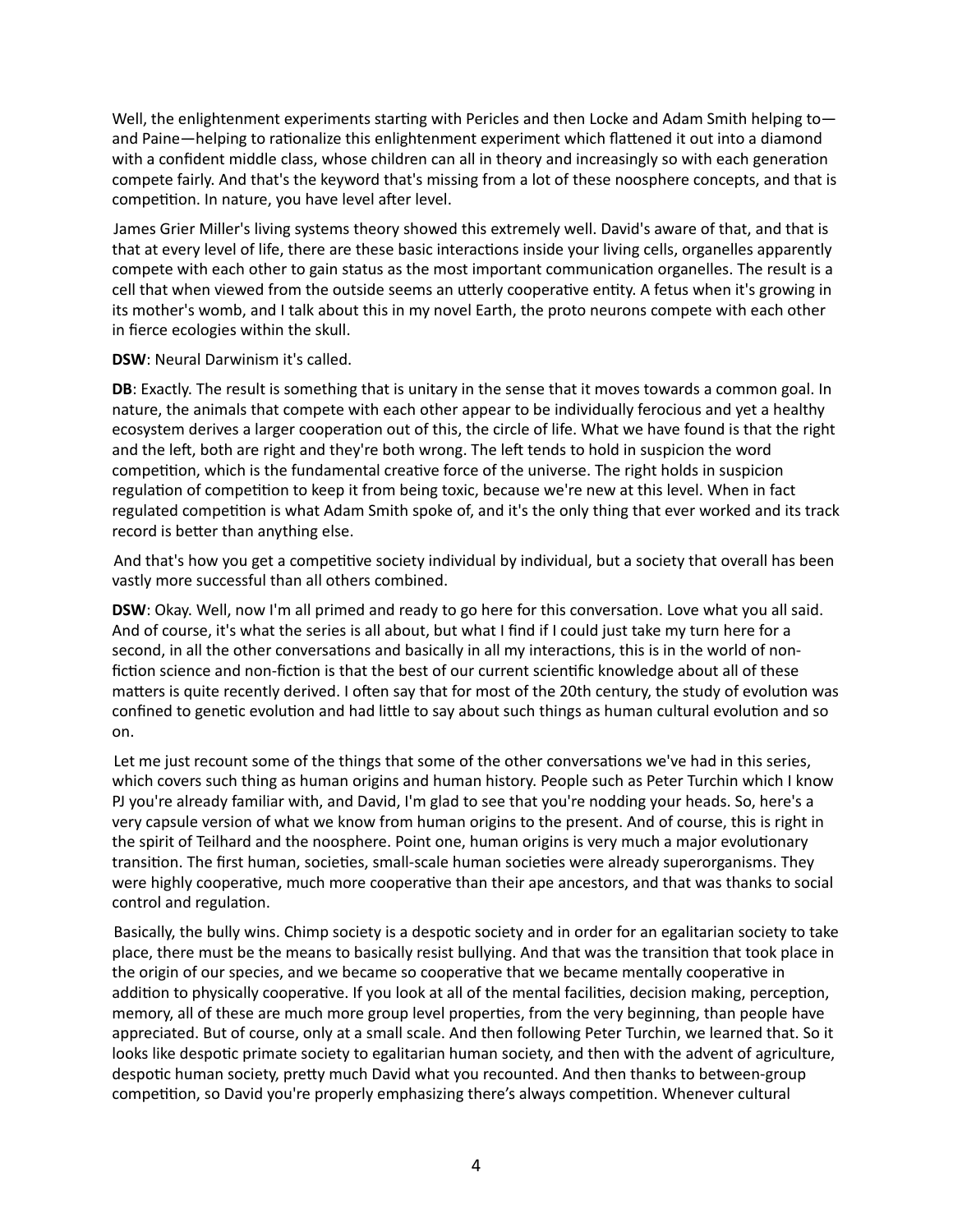change occurs, that's a competitive process, one thing replaced another thing. The question is whether that thing is a cooperative thing, or a disruptive, competitive thing, leading to the mega societies of today which are definitely a glass half full when it comes to cooperation and competition, but I mean a scale of cooperation which nobody could have imagined 10,000 years ago, including global cooperation which nobody could have imagined 300 years ago, the idea that the earth is the unit that needs to be the organism.

So, that's the scientific story that we're in a position to tell and in a position to update. And I'd love to know whether some of the people that you've become familiar with PJ and David, people like Peter Turchin, myself, maybe Joseph Henrich, other people that are at the forefront of the science of this, how much they're known to the science fiction writers and to the people in your neck of the woods.

**PJM**: I seem to be the person introducing other people like Turchin and yourself David to the rest of the science fiction community. I don't hear it spoken of much. I have some fans who are themselves scientists who are aware of these people, but I don't see it as something that's part of the dialogue in science fiction at all. It's ironically why I created the New Mythos, because I wanted new ideas and new ways of looking at how we eventually tell stories, because you have to remember that science fiction fans read science fiction. And yes, they're curious about things. They'll look at things on social media. They'll do a little deep dive in an Atlantic article, but they're not going to sit and read an entire academic paper.

 And that's for David Brin and I to do and then translate that into storytelling. I think that it's the job of authors like ourselves to look at some of these new ways of thinking and try to make them part of the canon in a way that is easily digestible, but also doesn't give up the complexity. Complexity is one of the things we're talking about, and that's the hardest thing to get people—who I would refer to as civilians to understand, is what complexity science is, and how it affects your everyday life, how the moment you start looking at. And again, it's like those frames of context. Once you start looking at a single issue through complexity, you're never going to look at the world the same way again.

 And I think that both David and I tell stories that are actually designed to present complex ideas in ways that people don't even realize they're there. I mean we may mention it's about complexity, but they're so wrapped up in the story and so taken along by plot and character that they don't realize the spoon full of sugar we just gave them to give the information to go down.

**DB**: That's a very good summary. Now, I have had Peter Turchin over to the house here, and he's a nice fellow. And I think he's making real contributions at pointing out things. I'm less impressed when he says I have now, weaving all those things that I've pointed out, together into a model. Generally speaking, I channeled Hari Seldon. I was the guy who completed Hari Seldon's story and Janet Asimov was very happy, but generally speaking, such efforts to do or to weave a story about the future are better when they're illustrative thought experiments than when they say, I know this pattern and the worst of all these patterns is the notion of the society having life and death cycles, decadence.

This is the great cult incantation of the right, is cycles of history. And I'll provide a link to where I write what I believe is a devastating rebuttal of this cult incantation in its simple form is a complete lie. These cycles do not exist. Attractor states do exist, but I want to mention that again reiterate, that the way in which we have dealt with an increasingly complex society that could not have been managed from above. It just can't. Now, the Chinese and I'm going to provide you with a link for this as well, where I respond to one of the thousands of screeds being issued by the court intellectuals in the Beijing imperial court is saying basically that we have the best form of the pyramidal structure, and that's completely true. The Chinese always had the best form because it was meritocratic.

 It had a lot of meritocracy to it. And therefore, we are the ones who can deal with technological obsolescence of labor with paternalism. We are the ones who can deal with AI, with fierce control from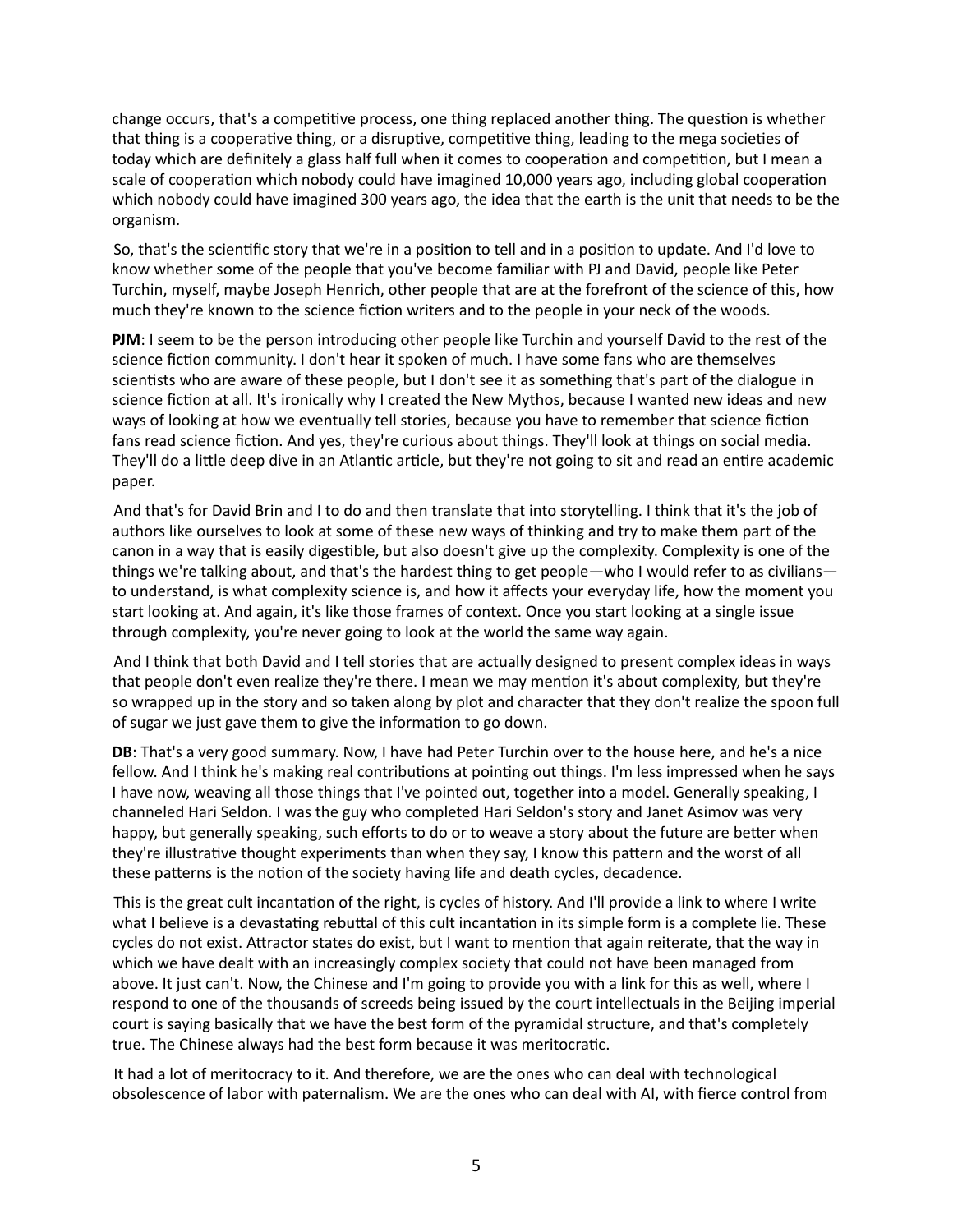the top. We are the ones who can plan an economy, and it all sounds very good. And it's completely proved false by all of human history and all of human nature. The way we deal with it, and we're doing it badly right now, but the way we've done with it very well, for the last 200 years increasingly so, is by expanding the circles of inclusion, flattening hierarchies, and sicking powers in our society against each other in highly regulated competitions.

So, that unlike nature, there's no blood on the floor, but a lot of positive sum output from the competition. And those positive sum outputs if cooperatively regulated, make for dealing with the complexity because then small groups can deal with this portion of the complexity. Small groups can deal with this portion, unhindered by some great theory by the king or the priests. So, I think it's terribly important when we talk about the noosphere, or these layerings and layerings and layerings and layerings to remember that each layer is internally highly competitive. And that's the creative force, but there are systems in each of these layers, the cell, the brain, the small society, the large society.

There are systems that keep it from getting out of control and cancerous and destructive that make the competition positive sum. In any event, PJ I'm looking forward to hearing more about the New Mythos.

**DSW**: Well, if I could just immediately respond to you David, just to confirm that our visions are very highly aligned. What you just said is more or less what I would.

**DB**: That's what Adam Smith said.

**DSW**: Well, to a degree, but I mean nobody can foresee the future. But what I want to do, I mean there's so much to talk about and it's really lovely that there is this alignment. I think there's a strong scientific justification for what you just said David, but I want to get to the storytelling element. First PJ, back to you and then I want to add in the dimension of storytelling and fiction, but first PJ, please how you'd like to respond to what David just said.

**PJM**: I think David knows that I'm a bigger fan of Turchin's models than he is, and that's fine. My actual major in college was American history and American studies. So, his modeling of political violence and cycles of discord, I actually do concur with for a variety of reasons, which we don't have to go into it here. But beyond that, I do understand how it has been used by people for not so positive ends, the concepts. So, I can understand David's reluctance to want to agree with that. And I too am a friend of Peter's. He actually proofread my clear dynamic section in (I)dentity, but otherwise, I'm happy to talk about storytelling.

DB: Well, let me just ask you one quick question PJ, do you know about what Howe and Strauss called The Fourth Turning? It's a huge cult popular thing on the right and they point out to a lot of, what is it called, pareidolia, the seeing of patterns, the human tendency to see patterns.

**PJM**: It's not just Peter Turchin. We have hundreds of researchers now working on these models. And when I see the work being done around the world, Seshat alone is a fascinating project, where they just keep on adding information to the models, and the models seem pretty sturdy. This is a data conversation, that again, I'm happy to have maybe at another time.

**DSW**: So, first of all Peter is part of this series. So, Peter and Daron Acemoglu, author of Why Nations Fail have a conversation in this series. Peter began his career as a biologist, a population biologist studying such things as bark beetle populations and lemming populations. And they cycle, not because cycles are fundamental, but because that's what happens with complex multi-variable systems. They don't come to an equilibrium. They go up and down and it's often they're chaotic cycles. They're not like clockwork. It's not like a pendulum, but they go up and down. History is complex. And when Peter shifted his career from population biology to human history, he just brought this whole toolkit with him of complex systems dynamics, and human phenomena often go up and down.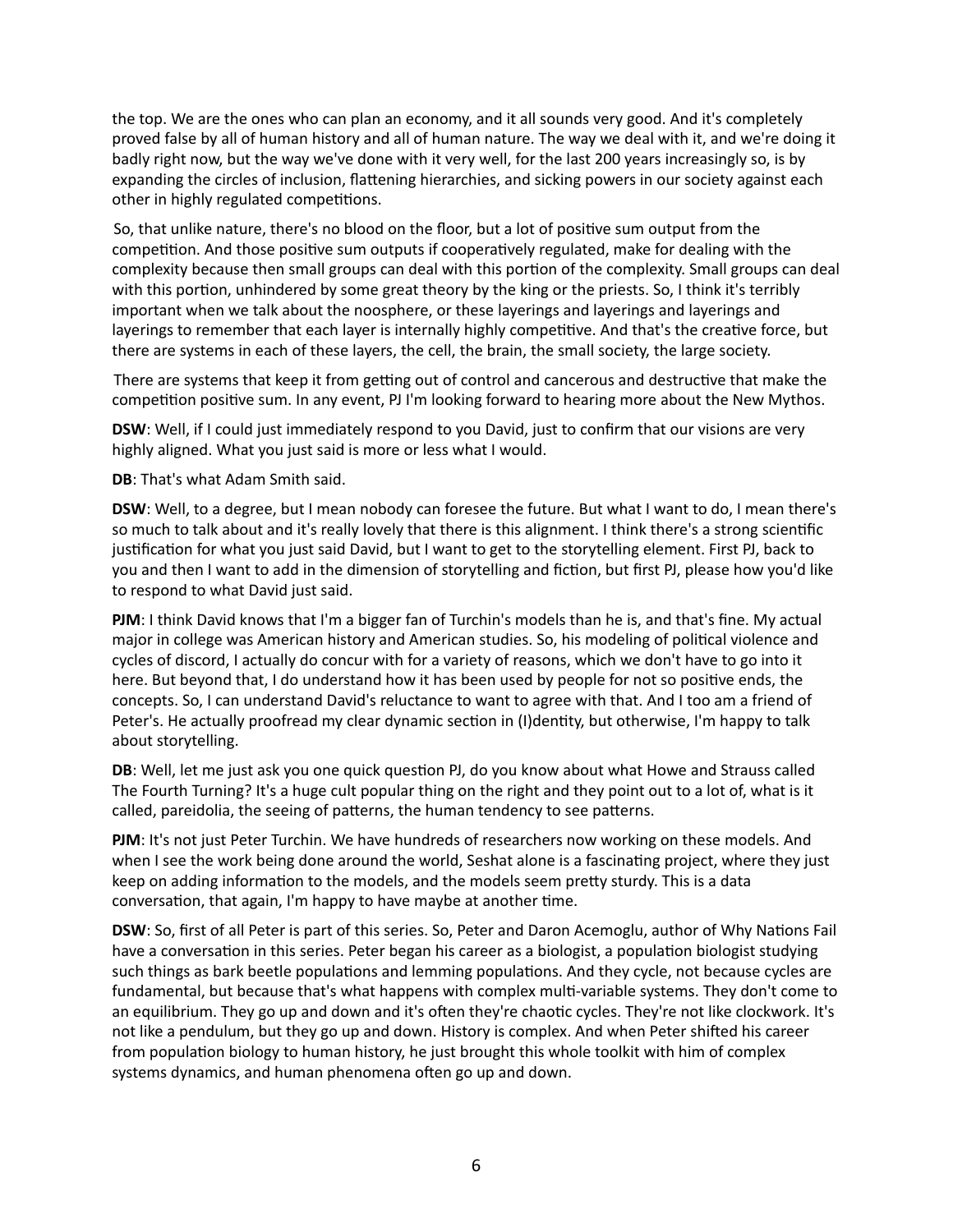And American history is an example. You can't deny the peaks and valleys of egalitarianism in American history. They exist.

**DB**: I don't deny it, but I think that it's because we have a recurring co-joined twin that gets angry every 30 or 40 years. I have an essay describing what we're in right now as phase eight of the American civil war. Phase four is the one everyone's familiar with from the 1860s. What I think is a more valid approach is attractors, and the fundamental attractor in agricultural human societies has always been feudalism because those who have power, whether it's from swords or money will try to cheat, not all of them, but a large faction will try to cheat in order for their sons to get maximal reproductive power. We're all descended from the harems of those SOBs, which is why males have the fantasies that they have probably.

But in any event, we found another attractor state. And I think this is relevant to what's called the Fermi Paradox. I think my number three hypothesis for why we haven't seen aliens is that the same attractor state that pulls in sea lions, elephant seals, stallions, male elephants, bull elephants and so on is actually fairly moderated and under some degree of control among humans. And I think that's probably rare in the cosmos, but that's bringing in a noosphere at a completely different level. I think the galaxy's waiting for us. I think we're the rescuers, and we better not blow it, but I do believe that it's very important. PJ's historian which I think it's necessary to point out that almost all science fiction authors grew up reading mostly history, more than science.

And it should have been named speculative history, because the great drama of our clawing our way without any help out of the caves in the muck and the mud through horrible misunderstandings and stupidities and sacrificing babies, because we thought it would save other babies. This is the story and science fiction extends it a little bit in thought experiments, or thought experiments to the side. So, I perfectly honor the whole notion that science fiction is a lot more about history than it is about any particular scientific gimmick.

**DSW**: That's a good segue into story and fiction. Let me wrap up our conversation so far to say that this is a very exciting time scientifically. Of course much is at play, much is at play, much is unsettled. And it's great to have folks like you in the conversation. I think the more literate everyone becomes about these developments, the better, and that includes the storytellers of the world. I'd like to introduce storytelling and fiction in two stages, because I think there's an important distinction between the two. Storytelling can take place even in non-fiction. I mean even when we stick to the facts of the world, there's ways to present it that qualifies as a story and other ways that qualify as not a story.

First, I'd like to ask you the question what's the distinction between storytelling versus non-storytelling in non-fiction, and then bring in fiction. So, what's the difference between storytelling and nonstorytelling even when we're sticking to the facts?

**PJM**: Well, one of the things we have to remember is how our brains work and as social creatures, we have learned to respond to causality. It's partially a survival technique. If I heard a story about how lions can attack and how I could climb a tree and not get eaten, I'm going to remember that story when the lion attacks and I've got to tree to climb. And then I'm going to pass that story on. Our brains look for stories even when there's nothing but random information. There's actually a funny experiment with an AI who was taught to write scripts, and this was early on with the AI was literally just taking script elements and throwing them together almost at random.

 There was no causality, but everyone tried to figure out what these scripts were about. They were trying to put a story to these random ideas. If we're looking at storytelling in non-fiction, what we're looking at is the presentation of information in a way that creates a through line, a causality if A and B then C. So, that can happen in any kind of writing. The best scientific writing is certainly that. The best of any kind, journalism, every kind of writing, not just writing, every kind of transmission of information that has an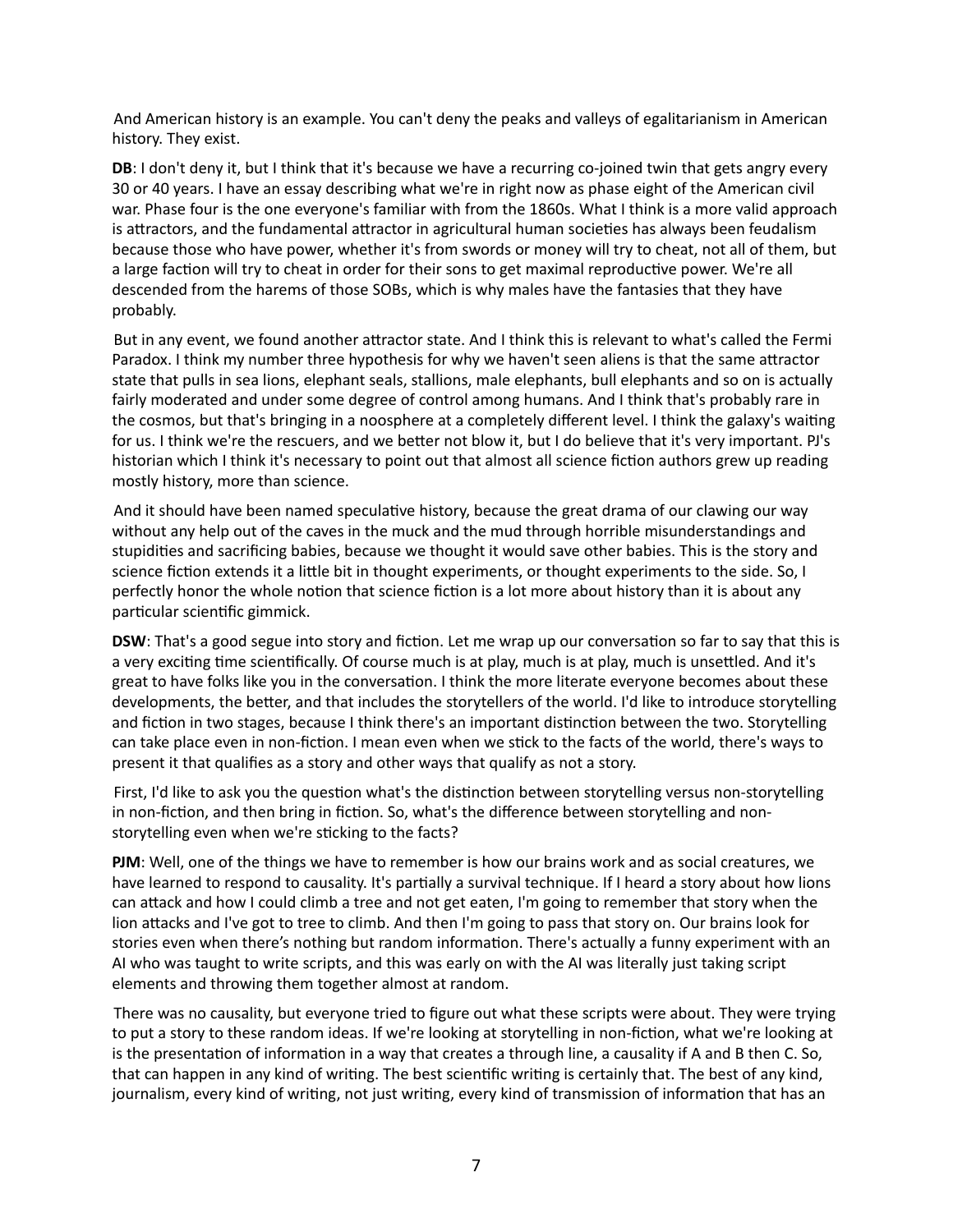effective sense for the receiver. I think that there's something we forget about story when we're talking about non-fiction, and that is that non-fiction storytelling needs to have many of the same impacts to land on the receiver.

And that includes things like hope and inspiration, and a higher purpose, and a bigger sense of the world, and an understanding we didn't have before, and I'm in the shoes of someone else and I can empathize. So, the best of these nonfiction stories incorporate ironically all the same things that great stories do.

**DSW**: Imbued by emotions and values, right? So, I'm trying to distinguish this from what would count as not story. A dry scientific account somehow qualifies as some kinds of philosophical discourse count as not story. They're lacking elements of what we would call storytelling. It helps to flesh out what counts as not story and non-fiction in order to appreciate what counts as stories.

**PJM**: I think not story is a pile of data.

**DSW**: Not story is a pile of data?

**PJM**: Yeah. Once you start arranging if A then and B then C, I think you've got a story.

**DB**: Yes, but I think that sometimes, a good novel can be more fair than a non-fiction, so-called nonfiction argument. In that, if you're going to lecture to the readers in a novel, for instance, my novel Earth, that was the one I talk about, that goes to the noosphere and the macro notion of a macro sentient earth planet to a degree of literality that would shock you, incorporating superconducting domains in the earth's mantle. The point is that if you want to have a good drama, you have to have characters that interrogate the lecture you're giving, that interrogate the proponents of your point of view. And the better the novel, the better the story, the more cogent and on target the interrogators are going to be.

 You're going to create characters who give the best arguments you can come up with against your point, and this is not something you see in what might be called tendentious non-fiction. And my most recent non-fiction book—Vivid Tomorrow —shows how you have science fiction across the last 50, 60 years has arguably guided our conversations so well that we are alive today, because of science fiction. In my opinion, there's no question that the self-preventing prophecies of Dr. Strangelove, On the Beach, Fail-Safe, War Games, Prevented Nuclear War, China Syndrome. Soylent Green recruited tens of millions of environmentalists who are now responsible for the possibility that we might make it. PJ.

**PJM**: I wrote a paper, first it started out as a keynote at UC Santa Cruz, and then I ended up publishing a paper called Yucky Gets Yummy: How Speculative Fiction Creates Society. And in it, I trace from the Greeks, from the Bibles, all the way to the present, the notion of how what we saw as characters that represented the yucky, and I used yucky as the 'official yuck factor'—the Arthur Kaplan and Leon Kass argument of the wisdom of repugnance versus not. Characters so yucky because they were created by man, not God. They were monsters, they were aliens, they were *the other.*

 And how through the history of literature, *the other* has been turned from the villain to the hero, and why that's happened and how in making *the other* heroic including our monsters, and aliens, and creatures, et cetera, and mutants. And just the entire range of speculative fiction and fantasy and science fiction, we have been able to internalize the lessons that we as human cultures need to understand to move forward. Many of our technologies are integrated in these stories. Suddenly when you have the X-Men as mutants no longer being the villains of a story as in the 18th and 19th century and then becoming the heroes of a story, well now we look at mutants in a different way.

 And who do those mutants actually represent? They're also metaphorical. They're both literal and metaphorical.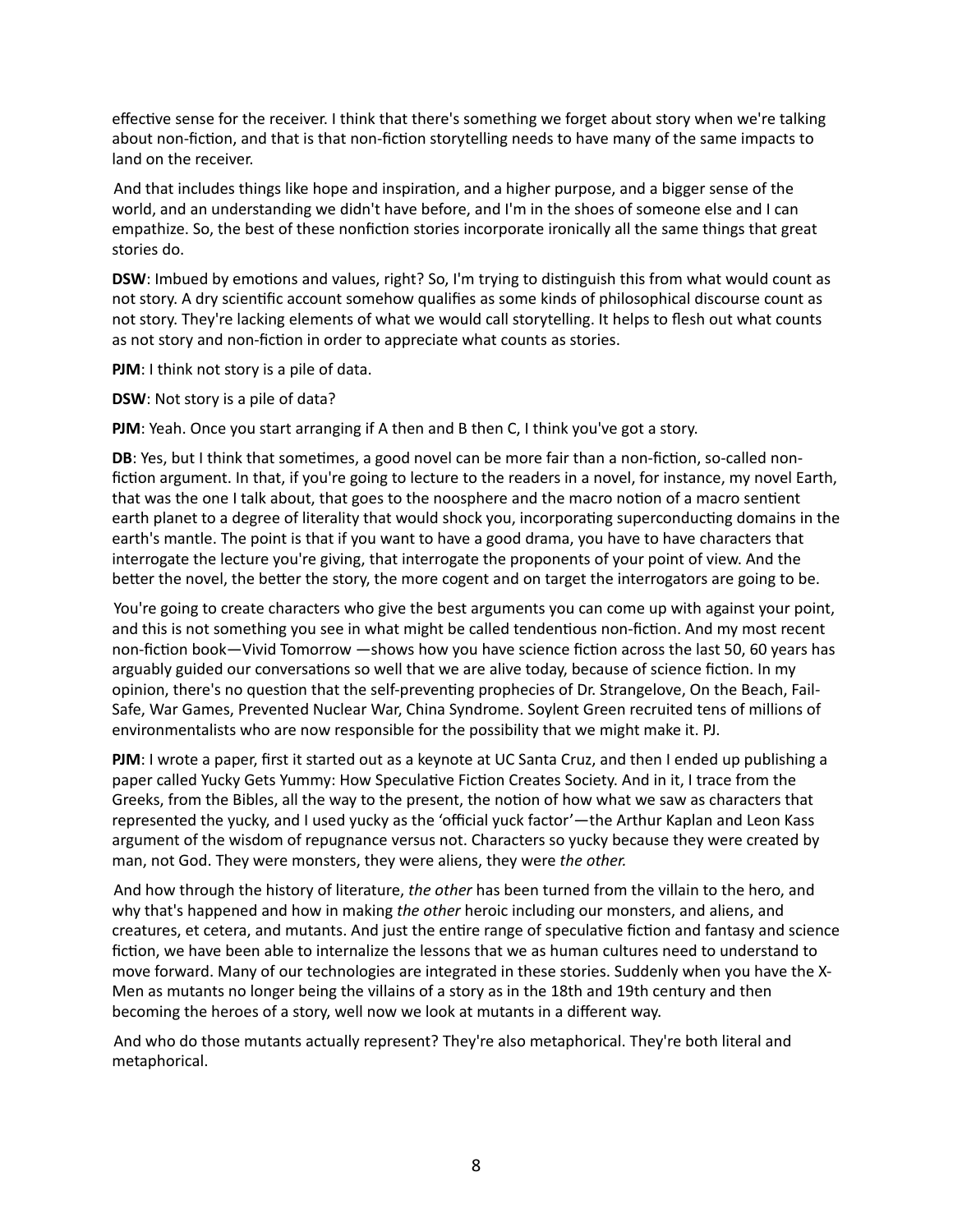**DSW**: So much to say here, I wanted to bring in some of the scientific developments here, especially dual inheritance theory-the idea that basically in our species, there's a cultural stream of inheritance in addition to a genetic stream of inheritance, which enables us to think of our symbolic systems, represented largely as stories, as very much like our genes, very much like our genes. So, every person is a collection of genes. We call it their genotype, which influence just about everything that can be measured about them. We call that their phenotype. And every person because they're human beings is a collection of interrelated symbols, let's call that your symbotype, which also influence just about anything that could be measured—that very same phenotype. That's dual inheritance theory.

 And what it means is, is that our symbolic systems represented very largely through stories truly determine who we are. It really blends, it just blends fact and fiction, the distinction between them. So much of our existence in inner and outer, mental and physical is socially constructed. Then the idea that we tell stories which are not yet reality, and then we step into those stories, so that they become the reality, makes perfect sense.

**PJM**: Makes sense neurologically too. We're looking at story as empathy creation stories are empathy engines. And normally, we're used to empathizing with just our tribe or our family, but now we have to empathize with people who could not be less like us in theory. We discover in fact our common values and our common humanity through story.

**DB**: And this is one reason why I think it ties a lot of it together to realize that most of the world knows for sure that Americans are crazy. But as John Travolta said in a movie, ain't it cool? But the pejorative aspect of that has been undermined by generation after generation of Hollywood propaganda, that if you watch most of the Hollywood films, especially the science fiction films, preach suspicion of authority. Some authority must be combated. Tolerance, diversity, and eccentricity, individual eccentricity. The audience bonds with the character at the beginning of the film, in part because that character exhibits some eccentric trait. And it does not have to be the same eccentric trait as the viewer.

The fact that it is an individualistic eccentric trait is the thing that enables the viewer to bond with the character, and the authority figure doesn't have to be invading aliens. It can be a nosy mother-in-law. The point is that these four things lessons have been so pervasive that I think it's one of the reasons why worldwide mafia oligarchy of almost all oligarch types has united, despite their differences. Some are excommissars, some are current commissars, some are casino moguls, mafiosi, drug lords. If you trace it, they're all united because they know that this propaganda system cannot be allowed to invent for one more generation. It's already extremely dangerous to the entire pyramidal zeitgeist, and that is about storytelling.

That is where a lot of the mythological battle has been taking place. I think it's very unfortunate that so many of the mythological champions in science fiction today don't give credit to past science fiction for having been the most liberal genre. I just watched This Island Earth last night with my wife, 1955, utterly cringe-worthy female lead who screams at many points, but she's one of the leading scientists in the world and she does brave things. Show me that in another movie from 1955. So, in the context of each era, science fiction was I think at the forefront of this expansion of inclusion project. And I'm all in favor of what the dominant science fiction community is doing now in making that project a centerpiece, expanding afro-fusion, multi-gender, all this stuff.

 I have good cred from the 1980s in my novels on these things. I have great early cred on all of those issues, but—look at me, I have to be marginalized now, I understand. Okay. But what I don't like is the added frisson of resentment towards the older generations of science fiction, because it was always ahead of its time.

**PJM**: I agree with David and that's one of the things where speculative fiction has the ability...all fiction has the ability to progress the social conversation. One of the most important books of the 19th century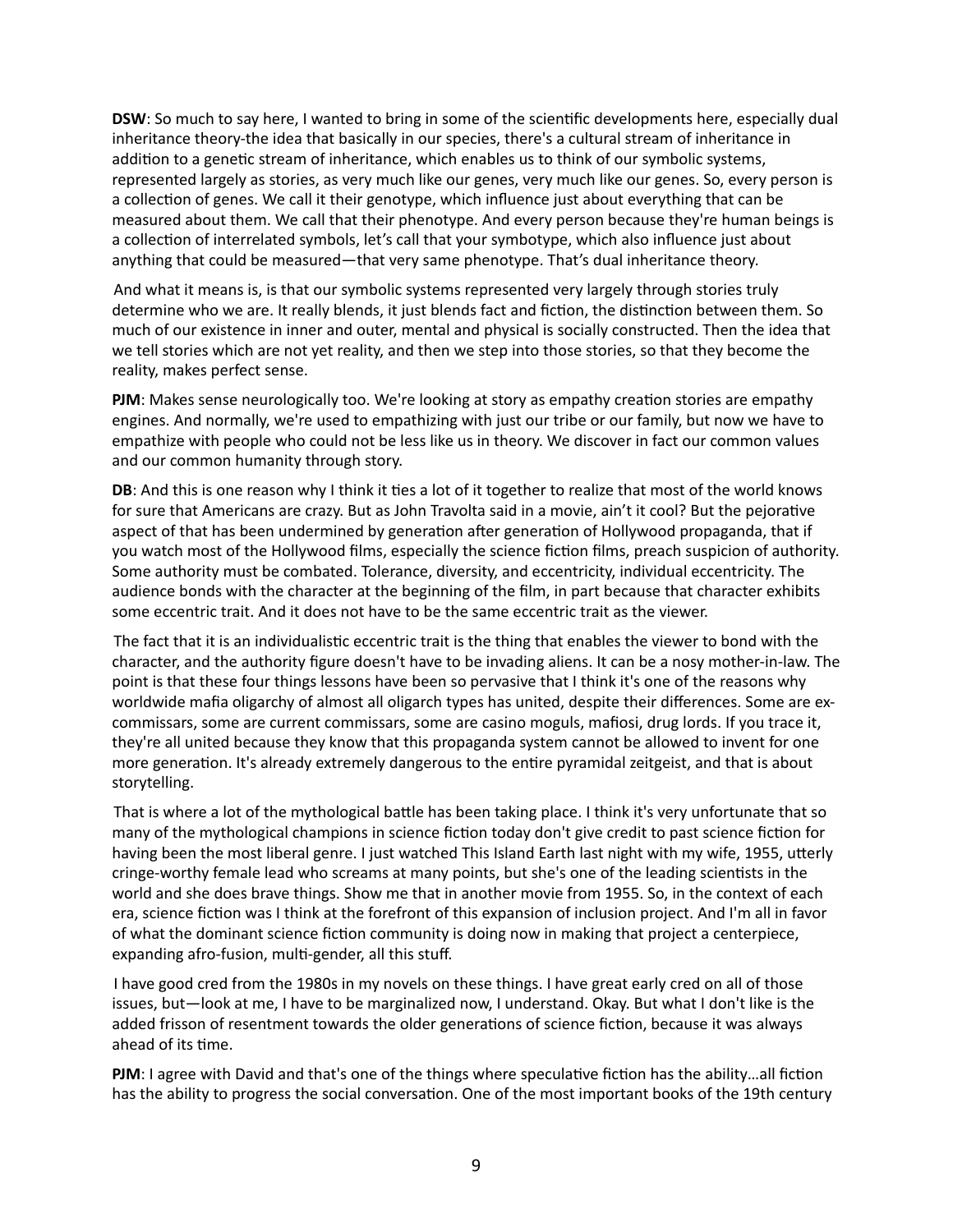was Uncle Tom's Cabin. You had countless stories like this. Dickens brought about the reform laws. You can point directly to pieces of literature...Dostoveysky change the conversation in Russia. You can look at specific authors and pieces of fiction and actually mark their effects on entire social structures. However, we are far more siloed in our information and our reading. Everyone read Uncle Tom's Cabin in the United States. It was read as much as the bible in the US.

You can't say that about any single piece of fiction anymore. We're lucky if 1% of the population actually reads something specific. But having said that, there are waves of similar stories. Should I discuss the New Mythos specifically because... Okay, let me just back up because I think this will help.

So, this all started because in 2018, I was at Norwescon sitting with Gordon van Gelder, Nisi Shawl, and Elsa Sjunneson. And I had an actual epiphany like out of body experience, you know, crazy. We were on a panel discussing science fiction in the age of President Trump, and all these little bits of things that I've been taking in for the last several years all hit me like a tidal wave.

And it was that we were great at dystopic fiction, but we weren't telling the readers, who were now willing to fight, what to fight for. They had finished the battle, but now what? We were focusing on the chosen one stories, but the problem with the chosen one is everybody is responsible for changing society. Not a single person we can all point to and say, "Well, that's the one, I'm voting for and they're responsible. And if they don't do what I want, they're bad." We had all of these failures of storytelling. I mean superheroes for me are an enormous failure in the present day, because they're all about restoring the status quo. Something invades Gotham or Metropolis—a big bad. And the entire goal is to bring society back to its set point.

 That's not how society works, that's not how history works. Nothing works that way. If we think every single battle is about restoring the status quo, there's a problem with that kind of storytelling if we're trying...

**DSW**: Can I break in here because I want to make a point that because every culture relies on stories as part of their DNA, their cultural DNA, then there will be stories for every variety of culture, including the cultures that we deem bad, plus the ones that we want to be the cultures of the future. So stories where there's a disruption and then a return—a disruption of the social fabric and then a restoration of the social fabric, of course those stories are going to abound in cultures around the world and it's the stories of those cultures. It's the way those cultures preserve themselves.

 We might want to have different stories because we want the culture to change, but we should acknowledge that every culture, no matter whether we approve of that culture or not, that's what a conspiracy theory is. It's a story, for a certain kind of group in a certain ecological situation. I think we have to appreciate the diversity of stories is no less than the diversity of all cultures, whether those cultures are benign or pathological. Whether we want them to change or we don't want them to change, that's how diverse stories are. Would you agree with that?

**PJM**: I agree with that to a certain extent, in that specifically for instance in Asian storytelling structures, there is an absolute need for a return to the traditional sense of purpose. I don't think though that if you're doing science fiction or fantasy, that is a necessary aspect to the genre. In fact, I think it's a false aspect of the genre.

**DB**: Except that most of those superhero stories, while they nullify a large disturbance in the form of something evil, generally there are finger wags and lessons to be learned. And certainly in the ongoing xenification of the image of the hero, I'm referring not to the actual root of *zeno* as in the alien, but xenification in the sense of more and more like Xena warrior princess. The xenification of the image of the hero is certainly something that is having an effect. You can no longer say little girls have nobody to point to who kicks butt.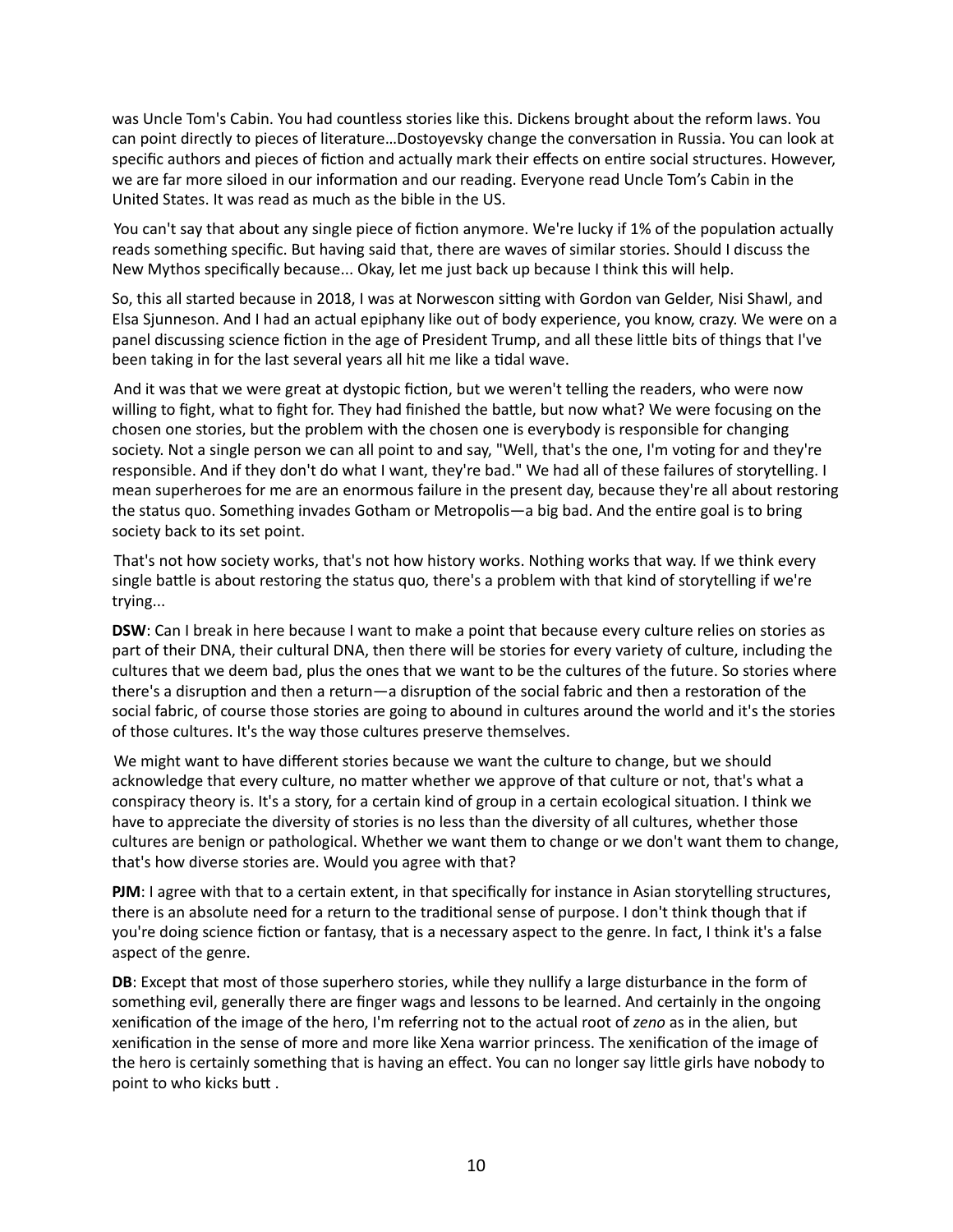**PJM**: Having worked on Xena, in fact that's actually how I became friends with David 10 years ago when I gave the very first version of this New Mythos idea of speculative fiction creating society. He was in the audience and he said, "Anyone who worked on Xena is a friend of mine."

**DB**: I did not know that, except possibly through the noosphere. I had an idea that you would smile if I coined that word.

**PJM**: My point is more this, that there are many other ways to tell a story than the ones that are at the forefront right now in our genre, and you don't have to have a single chosen one hero. You can have a community. You don't have to have a classic heroes journey, where the hero might be changed, but the society is brought back to the status quo. You don't need to do that. There are many changes...you don't have to have a three-act structure. I mean there are so many ways we can look at how to tell a story and in fact, looking towards other cultures, not just western culture. Western culture of course has been steeped in the three-act structure since the Greeks. So, I am open to other kinds of storytelling.

 I'm saying that we should all be exploring other kinds of storytelling to see what kinds of stories fit best that might guide our future activities toward something like a positive future. When we end the story, when we have the smallest denouement, we got the bad guy and then the story ends, boom, out. The problem with that is then what? It helps you learn to fight whatever you think the bad guy is, but it doesn't tell you then what you do with it. I try to explore that in (C)onscience with well, what are the options? Once you get rid of the big bad, then what? And I think that there's a tendency to think that the audience is less able to take complex stories or ideas than they are.

**DB**: Well, PJ I have to say that your customers and mine are perfectly comfortable being uncomfortable. Now, you're right that there is a great deal out there that is troglodytic, and one of the problems we face is that this great worldwide oligarchic push is taking advantage of a minority of Americans, but a large minority of Americans that recurringly is capable of deep anomie toward the future and towards smartypants nerds, which is the principal propaganda on their media. I do have to take issue with one thing you said, and that is our storytelling being rooted in the Greek. Well, the Greek mythos, the plays and all of that were much more Asian as you say. A notion that the lovers cannot ever actually kiss.

It must be tragic separation. There must be tragedy. The mother genre is fantasy, and the mother genre fantasy, you can have fantastic elements as in science fiction, but there are certain tropes, and that is that things get back to where they were. The social order doesn't change. Science fiction is a bastard offspring of fantasy, in that it's all about change, starting with Mary Shelley. And even though she pushed things back where they were and said don't do this, it was nevertheless a dystopic science fiction experiment. And a lot of science fiction, I talk about this in Vivid Tomorrows. A lot of science fiction expresses the criticisms that you just expressed that we need to get away from chosen ones.

And I do this in some of my Star Wars versus Star Trek rants, where the Star Wars is essentially fantasy. It is absolutely devoted to the mother genre that it's all about demigods, and the Republic not only doesn't do anything right. It doesn't do anything, and this is exemplified by the ship in Star Wars which is a single seat fighter with a squire or drone or droid or Sancho Panza. But the Republic can't fit on a little fighter. The thing about Star Trek is it's a naval vessel, and that means that the captain is only way, way above average. And she must call upon way, way above average people to help every time, and half of the episodes are about the Federation.

It does stuff, it's about stuff. It's a topic of conversation, it's a topic of criticism, and often a topic of hope, how we could be different than we are. We may not be worthy to make the Federation, but maybe we can make ourselves worthy to make the makers of the makers of the makers of the Star Trek Federation. So, I agree with everything you said. I just wanted to point out that there are a lot of stories like yours and mine that point out that large numbers of way, way, way above average people can change things.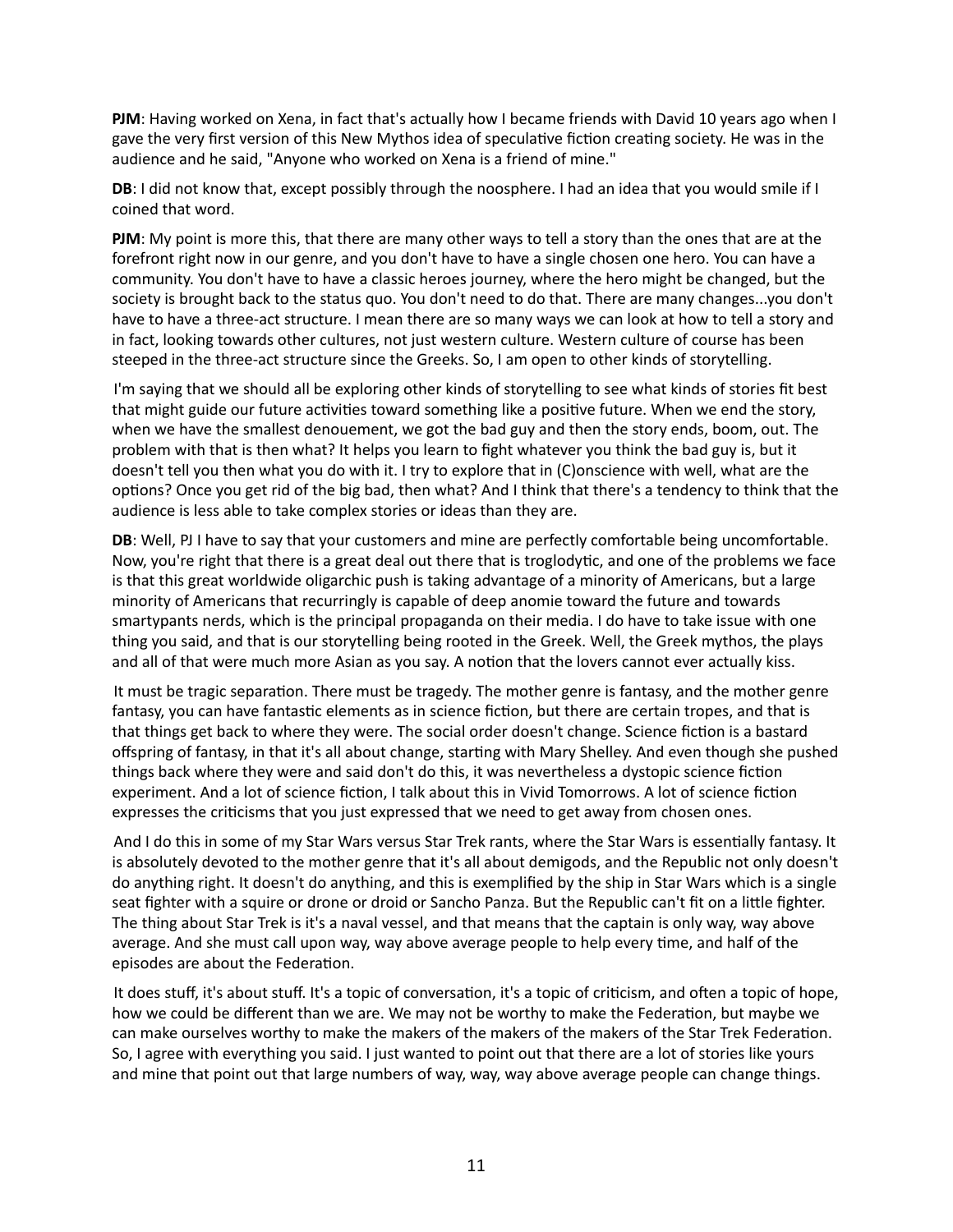**DSW**: One thing we've been saying all along, but I just wanted to make it explicit is that stories are much about motivating action. Basically, they create a moral worldview that motivates action, much more than a dry scientific account. Science tells you what is. It doesn't tell you what to do without adding values, but stories add those values and emotions and so on. Once you step into the world of a story, you are compelled to do something, and that basically defines stories. Now, we've been talking a lot about like the stories that move us in a direction that we'd like to go, as opposed to stories that move us in some other direction, like stories that maintain the status quo, whereas we want stories that change the status quo.

 I wanted to bring in indigenous stories because if we're going to talk about genres of stories, we really have to go way back to hunter-gatherer indigenous societies. And I'm going to read from another conversation partner I had, Tyson Yunkaporta, who's an aborigine and he wrote a book called Sand Talk: How Indigenous Thinking Can Save the World. And here, he's describing a folk figure in Australia, Emu. He says, "Emu is a troublemaker who brings into being the most destructive idea in existence: I am greater than you, you are less than me. This is the source of all human misery. Aboriginal society was designed over thousands of years to deal with this problem. Some people are just idiots, and everyone has a bit of idiot in them from time to time, coming from some deep place inside that whispers, "You are special. You are greater than other people and things. You are more important than everything and everyone. All things and all people exist to serve you. This behavior needs massive checks and balances to contain the damage it can do."

What he's describing, correctly in my view, and as basically science is coming to, is that this is social control, controlling the bully, controlling the aggrandizing individuals, the problem of social life and so many stories exist to restore that balance.

That's a balance that needs to be restored in all societies, quite apart from what we actually do which might be different in the future than in the past. A lot of these themes that were we're talking about, they go back to the beginning under the entire nature of stories in all societies, including oral societies.

**DB**: Well, I think it's very important to recognize that some of the finger wagging wisdom that we get from other societies and other traditions reflects our own wisdom, in that the notion of expansion of inclusion which has been the great far too slow, grindingly slow, grindingly painful, but the great inexorable American project was never done anywhere else to anywhere near the momentum and the degree. What it points out is how hard it is to uplift a little plug from my own universe, how hard it is to uplift cavemen apes. It's really, really hard. Ask any woman who gets married. It's really, really hard to do, especially when you do expand your vision to include bull elephants, stallions, male lions, elephant seals, and all of that.

 And you realize that I am greater than you, so I'm going to take all your women and wheat is something that is amazing that we can hold in front of ourselves a vision a future society in which this is all under full degree of control, under full degree that boys are all raised, so that it's all under control, and the portion of this that is pansexual that women can be bullies too. This is not easy, and so there's a part of me that says I want to include, I want to learn from these aboriginal stories, and all of that and these give us good guilt trips. And there's a part of me that goes, "Well, you know, I'll bet you, I'll bet you your tribes, this wouldn't be one of your top legends if it wasn't a daily problem for you."

**DSW**: Tyson would agree with that, and I read the story in part because I think that it more or less conforms to what you say David when you talk about the authoritarian threat, is that's like Emu run amok basically. We have now, we have a situation in which Emu is not constrained at all now. And you say that authoritarian societies cannot work as far as the future is concerned.

**DB**: Their track record is so abysmal that long litany of horrors that we call history is more than enough refutation to allowing feudalism or pyramidal structures back ever again. Because if we do this time,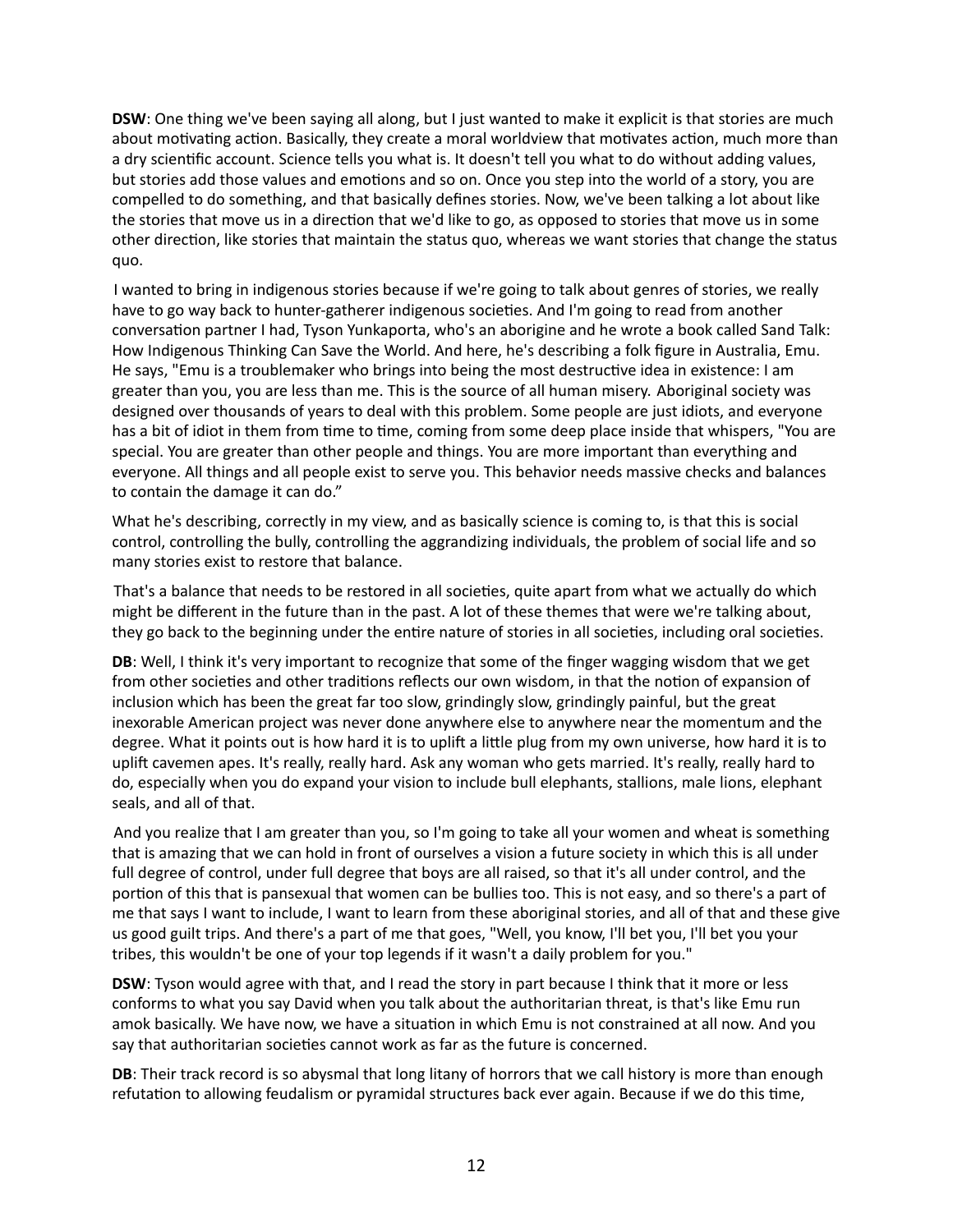they'll make sure that democracy and enlightenment are never tried again. And we'll just be one more failed Fermi site, and the galaxy will have to wait for somebody else. And isn't that a grand burden?

**DSW**: PJ, I'm going to enter our wrap-up round here after your turn PJ.

**PJM**: So, what ended up happening was at this Con, I just started channeling everything I said to you, and we got such an incredible response. That's when you know you're on to something, and then I later found out that Neil Stephenson had been on a similar track with the group at ASU, Arizona State University and others have been thinking about this as well, but I thought it's funny, there's no place for us to talk. I started a Facebook group which is now private, because it has to be for the new rules on Facebook called the New Mythos and I'm the only moderator.

It's a beautifully kept garden, but everybody can talk and everybody can post and everybody can join, where its authors, many of whom you've heard of that bring to it new ways of thinking, new ways of structure, new thoughts about character, new thoughts about story period. We bring history, sociology, psychology, economics. We're looking to tell new stories of a future that will benefit us all, and that's the key. Again coming back to these expanding frames of context and reference, I want to see something that at least benefits our world. That's my minimum, and one of the things was very inspirational for me was reading Robert Wright's Nonzero and which is one of the great books.

Clearly, both Davids, you're fans, and his idea of these win-win-win scenarios of these positive non-zerosum games, that's what it's about. So, how do we tell stories about positive non-zero-sum games, where we have conflict, we have drama, we have all of the things that make great story? But in it, in these different stories, we find different seeds of how we're going to succeed, what is it going to take for us to chart a better future, and that includes different interpretations of the noosphere.

**DB**: And that is one of the reasons why in both of my young adult series and PJ, I'm going to send you all five existing novels. I'm going to dump them into your mailbox. The young adult series that has all the bright up-and-coming authors in it portrays kids from across time yanked into the 2340s, the 24th century to help save a Utopia that's in peril. That way, you can have the adventure. You can have the peril, but the vision of the future is, "Hey, you kids, guess what you did in the 2060s and '70s saving the world from the mess left by the baby boomers. You're our heroes, that's why we're yanking you into the future. You made a wonderful civilization. Now, could you help us save it?"

Neil Stephenson of course, he's a fantastic, wonderful fellow. He and several others and the ASU group have all been involved in this notion that the simplest way, and I talk about this in Vivid Tomorrows, the simplest way to get your heroes in pulse-pounding jeopardy is to assume everything's rotten. And I mentioned the four positive messages of Hollywood Sci-Fi, suspicion of authority, tolerance, diversity, and eccentricity. There are two very, very destructive messages. No institution can ever function, and your neighbors are all sheep. Because if the heroine is in danger at a certain point and can call 911 and get actual professional help, that messes up your story.

 If she can knock on a neighbor's door and say, "I have a problem," and the neighbor says, "Joe across the street, he'll help you." You knock on Joe's door and Joe says, "Hold on a second, let's go," then a good writer can get around the problem of functioning institutions and functioning neighbors, can write around that handicap, that difficulty. But poor writers, they simply go with this really destructive propaganda that all the institutions that our ancestors built are useless, and your neighbors will be of no help, whatsoever. And I think that's terrible.

**DSW**: Well, let me initiate the wrap-up round here. This has been so great, and I think one purpose of this is to continue interacting with each other. So, this is not really the end. I wanted to say a little bit more about the Science of the Noosphere project, which is embedded in a larger project called Human Energy. And Ben Kacyra who's the founder of that project talks very much in terms of the third story. What he means by that the first story traditional religions, the second story materialistic science, and the